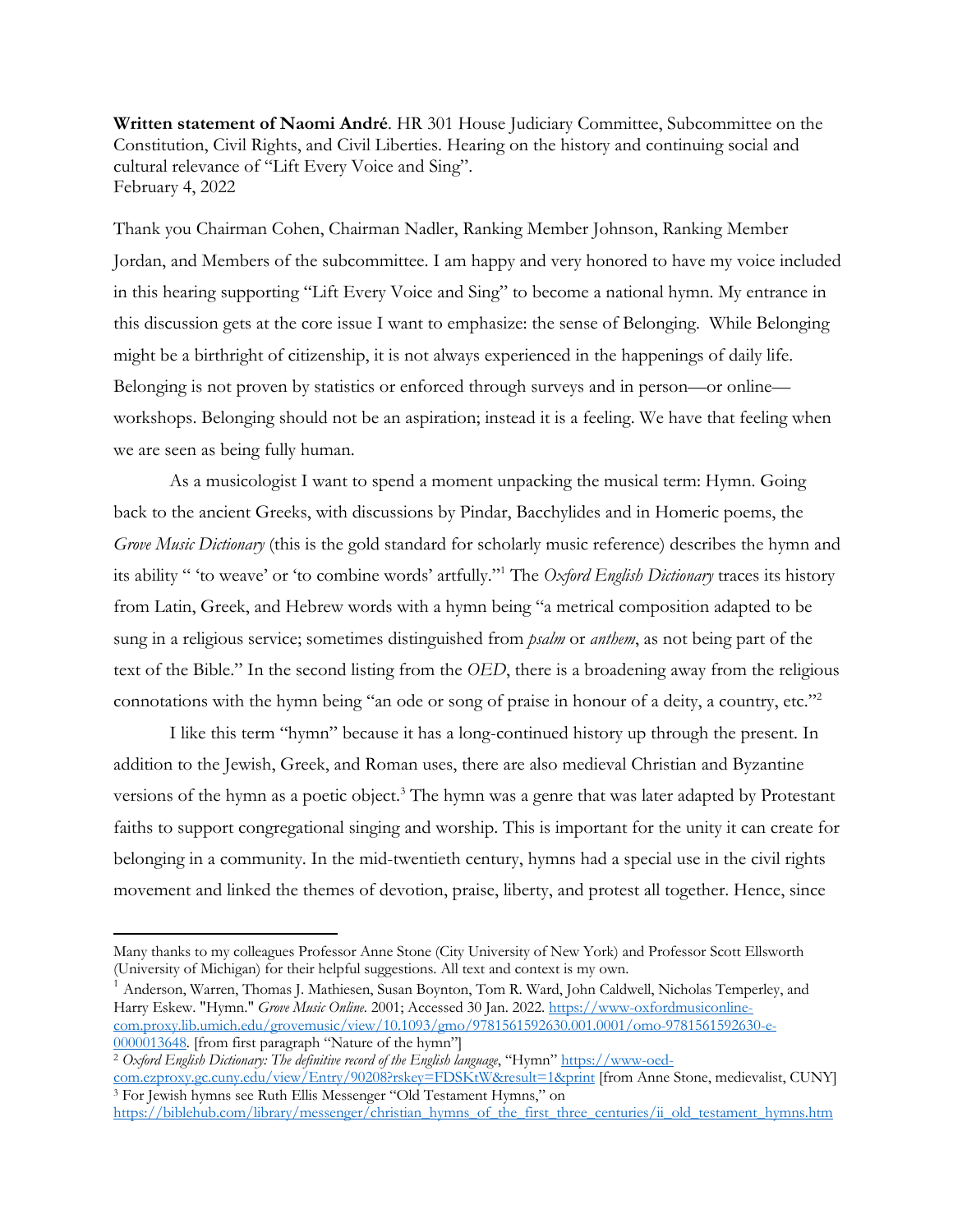antiquity and up to the present, as a genre the hymn has spiritual, religious, political, and social capacities that center it in articulations of culture and community.

There is a terrific story behind this song "Lift Every Voice and Sing," that I will relate in words told by James Weldon Johnson (related in 1935).

A group of young men in Jacksonville, Florida, arranged to celebrate Lincoln's birthday in 1900. My brother, J. [John] Rosamond Johnson, and I decided to write a song to be sung at the exercises. I wrote the words and he wrote the music. Our New York publisher, Edward B. Marks, made mimeographed copies for us, and the song was taught to and sung by a chorus of five hundred colored school children.4

Shortly afterwards my brother and I moved away from Jacksonville to New York, and the song passed out of our minds. But the school children of Jacksonville kept singing it; they went off to other schools and sang it; they became teachers and taught it to other children. Within twenty years it was being sung over the South and in some other parts of the country. Today the song, popularly known as the Negro National Hymn, is quite generally used.

The lines of this song repay me in an elation, almost of exquisite anguish, whenever I hear them sung by Negro children.<sup>5</sup>

At this time (in 1899-1900 when the song was written) James Weldon Johnson was the school principal at the Edwin M. Stanton School in Jacksonville, Florida (the same school he and his brother, John Rosamond Johnson, had attended). This was an all-Black school (due to the segregation of the time) and in 1900 they were celebrating a visit to the school by Booker T. Washington and honoring the 91<sup>st</sup> anniversary of Abraham Lincoln's birth (1809-1865). There are different versions of this history that have the students reciting the text (by James Weldon Johnson)

<sup>4</sup> Colored and Negro (a word mentioned in the next lines of this quotation) were polite terms used for African Americans in 1935.

<sup>5</sup> https://www.jamesweldonjohnson.org/lift-every-voice-and-sing. The Poetry Foundation:

https://www.poetryfoundation.org/poems/46549/lift-every-voice-and-sing These comments by James Weldon Johnson are reprinted on many websites. One website says that these words were "among the pages of a 1935 collection of his poems" (https://www.cnn.com/interactive/2020/09/us/lift-every-voice-and-sing-trnd/), which might be *Saint Peter Relates an Incident: Selected Poems* (a collection from 1935 mentioned on Wikipedia).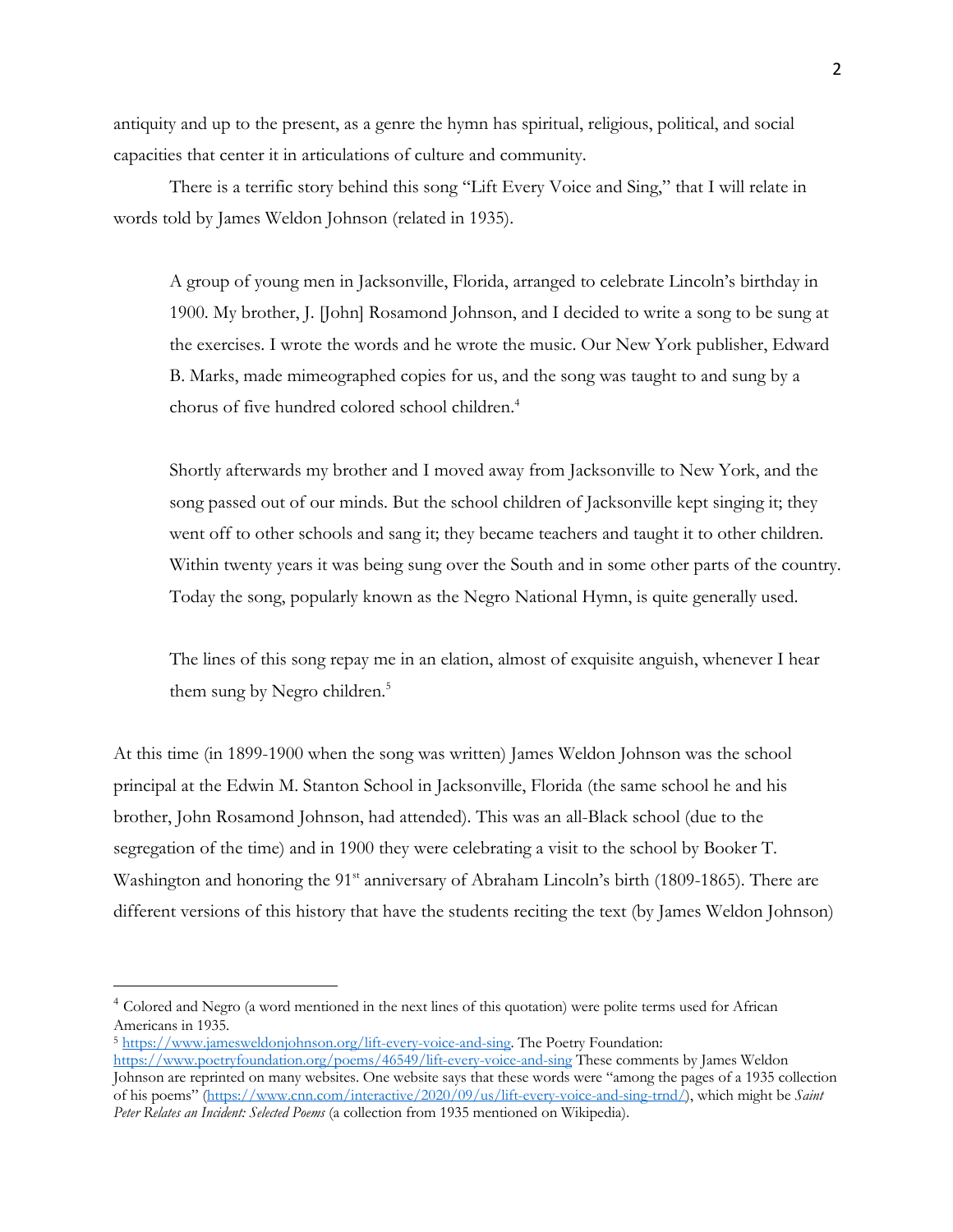in 1900 and then the melody by John Rosamond Johnson added in 1905. Most versions say that there were 500 children who sang this song in 1900.

There is a version of "Lift Every Voice and Sing" that was recorded (via zoom) by PS 316, Elijah Stroud Elementary School on June 15, 2020. This recording was made right around Juneteenth, one year before Juneteenth became a federal national holiday. PS 316, Elijah Stroud Elementary School is in Crown Heights, Brooklyn in NYC. The notes about this recording say "Our students virtually and collectively singing "Lift Every Voice and Sing" the Black national anthem. They did so every morning at school even before the pandemic."

https://www.youtube.com/watch?v=W-wrj97dVVg and on their homepage website: https://www.ps316brooklyn.org/music

"Lift Every Voice and Sing" has been sung and recorded by many populations, a testament to those who already feel that this "hymn" holds a special place in the American imagination. One of my favorite videos is from the Defense Visual Information Distribution Service recorded by Petty Officer 1<sup>st</sup> Class Jesse Carmona and the Navy Band Southeast.<sup>6</sup> In this 2.12 minute video we see The Navy Band Southeast of Jacksonville, Florida (the place where this hymn was first performed by James Weldon Johnson's school children in 1900) The first stanza of "Lift Every Voice and Sing" is performed by the service men and women representing multiple races and ethnicities (it looks like there are white, Black, and Latina/Latino [Latine/Latinx] performing as singers and on musical instruments). It is a moving and beautiful performance that visually and sonically demonstrates how this song is already serving the function of a national hymn.

https://www.dvidshub.net/video/785335/lift-every-voice-and-sing

During the Civil Rights era, especially in the 1950s-1960s, "Lift Every Voice and Sing" was sung along with "We Shall Overcome" and "This Little Light of Mine" as community building emblems of faith, solidarity, and resistance. This past fall (of 2021) the National Football League decided to start week 1 of the season with "Lift Every Voice and Sing"—a gesture that has been both celebrated as well as criticized as a weak mollifying gesture after the treatment of Colin Kaepernick the former quarterback who took a knee to protest the police brutality of African Americans during the national anthem in the 2016 season (and he has not played in the NFL since).

<sup>6</sup> This video recording was arranged by Chief Musician Jesse Carmona and Musician Second Class Benjamin DeAngelis. It was made on 2/16/2021 and posted a month later (3/8/2021) with a video id: 785335, VIRIN: 210216-N-HR578-875 with a PIN:123456.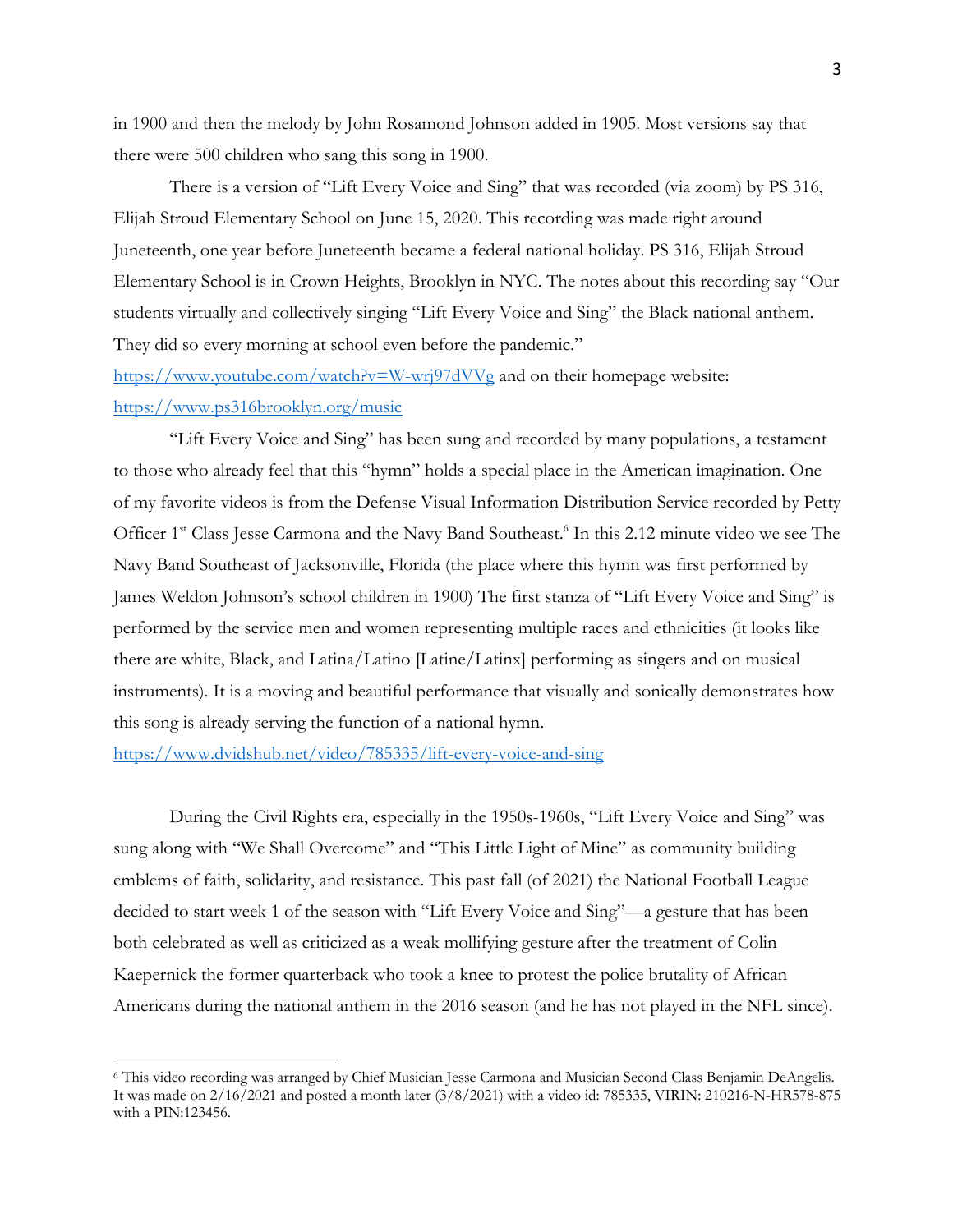In 1919 the NAACP called this song the "Negro National Anthem" and since then it has been frequently referred to that way. However, a statement Faith Karimi and AJ Willingham (2 CNN reporters) wrote in September 2020 about this work captures the fault lines between hymn and anthem well. Referring to this song they state "The hymn is known as the Black National Anthem, but it's more than that. It's a history lesson, a rallying cry, a pledge of unity, and as people gather to fight for equality and justice, it is an ever-present refrain."7 This brings us back to the power of this work as a hymn and the collective sense of belonging that, as in the past, it continues to create.

I have set up the hymn as a separate genre of praise that is adjacent to, but not replacing our national anthem, "The Star-Spangled Banner." Dr. Mark Clague has a book coming out about the history and complications around our national anthem—including the references to slavery in the third verse (not usually sung) and the problematic history of Francis Scott Key and slavery. <sup>8</sup> I assert that there is room for both a national anthem—"The Star-Spangled Banner"—that we all know and have associated with patriotic occasions and, a national hymn, "Lift Every Voice and Sing."

To have the song "Lift Every Voice and Sing" be formally recognized as a national hymn would elevate its importance and aid to recognize the artistry of writer James Weldon Johnson (1871-1938) and the composer John Rosamond Johnson (1873-1954); two Black brothers from the first generation when all Black people were born free in an America that newly saw them as full citizens legally entitled to a sense of belonging. As a national hymn "Lift Every Voice and Sing" can sit side by side the official "Star-Spangled Banner" national anthem and send a new message to African Americans who have felt a special affinity to this song for over 100 years.

Though "Lift Every Voice and Sing" was written by a Black compositional team, there is nothing in the three stanzas of the text that exclusively refers to African Americans. The Black experience is embodied while also referencing the triumphs, struggles, and strength that all humans encounter. The text refers to hard work, aspiration, motivation, and moving towards victory. In the first verse we have "every voice" called up on to rejoice and "face the rising sun of our new day begun." In the second verse, there is a very important recognition of difficulties, tears, and "days

<sup>7</sup> Faith Karimi and AJ Willingham, CNN "What Makes 'Life Every Voice and Sing' so Iconic" (September 10, 2020). https://www.cnn.com/interactive/2020/09/us/lift-every-voice-and-sing-trnd/ NAACP page, https://naacp.org/findresources/history-explained/lift-every-voice-andsing#:~:text=Often%20referred%20to%20as%20%22The,the%20music%20for%20the%20lyrics. NFL:

https://operations.nfl.com/inside-football-ops/diversity-inclusion/the-nfl-and-hbcus/lift-every-voice-and-sing/ <sup>8</sup> Mark Clague, *O Say Can You Hear? A Cultural Biography of "The Star-Spangled Banner*." Forthcoming 2022 from W.W.